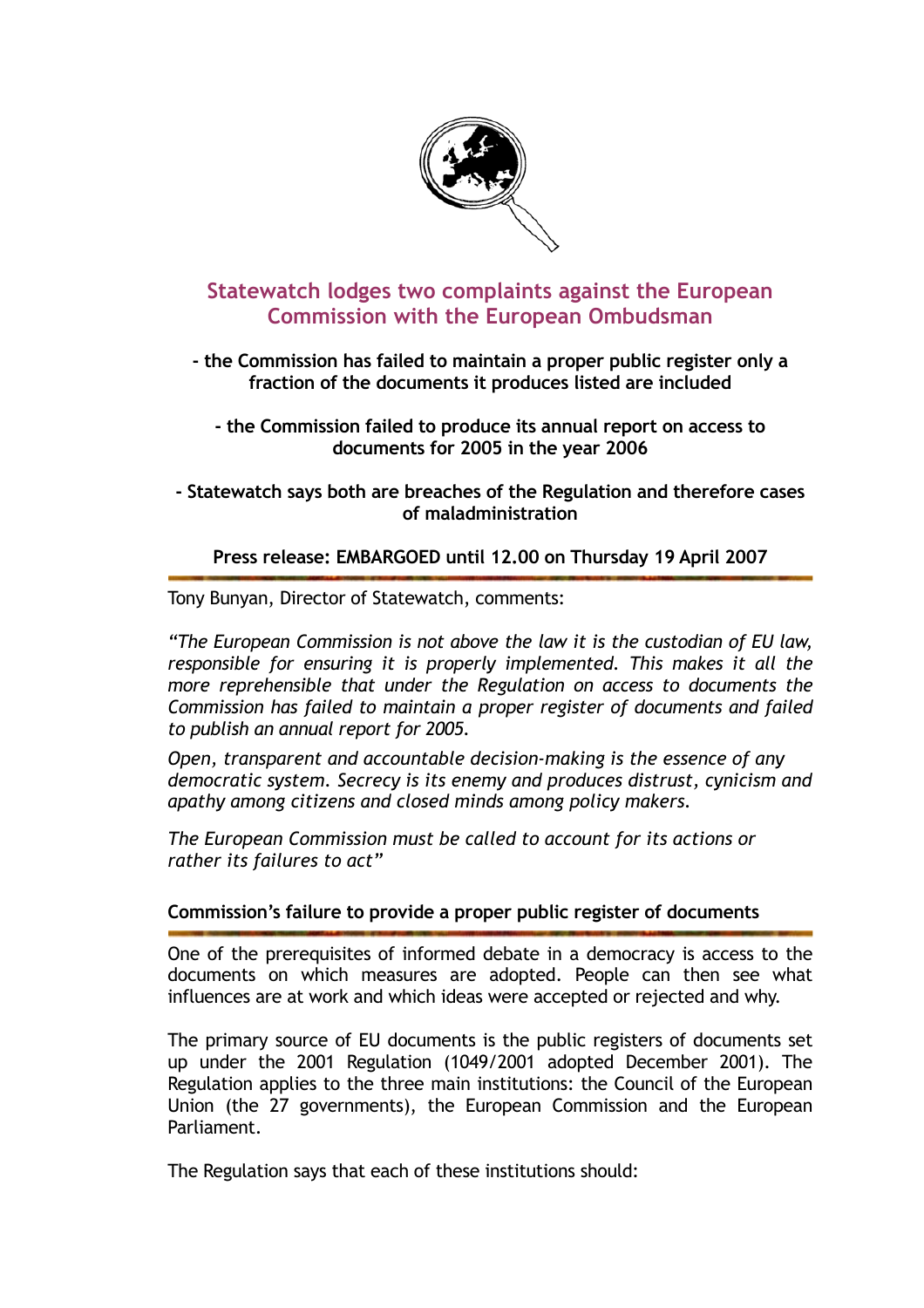*"establish a register which shall be operational by 3 June 2002"* (Article 11.3)

The Council of the European and the European Parliament have both established public registers that contain references to their documents. While there is room for improvement in the scope of their registers they can be broadly said to have met the requirements of the Regulation.

The same cannot be said of the European Commission.

Its public register of documents only contains legislative texts and adopted Commission reports (COM and SEC documents). It does not include the vast majority of documents produced or received by the Commission.

In its annual reports the Commission has simply spoken tokenistically of gradually "improving" its register.

Article 11 says:

*1. To make citizens' rights under this Regulation effective, each institution shall provide public access to a register of documents. Access to the register should be provided in electronic form. References to documents shall be recorded in the register without delay.* 

*2. For each document the register shall contain a reference number (including, where applicable, the interinstitutional reference), the subject matter and/or a short description of the content of the document and the date on which it was received or drawn up and recorded in the register. References shall be made in a manner which does not undermine protection of the interests in Article 4.* 

The terms of Article 11 of the Regulation are quite clear:

1. A register of documents, with public access, shall be established by each of the three EU institutions, including the Commission;

2. "references to documents shall be recorded in the register without delay";

3. "each document" shall include a reference number and its subject matter;

Further, Recital 10 of the Regulation states that access covers not only documents produced by the institutions but also those "received by them".

The obligation under Article 11 must also be seen in the context of Article 3 which defines a "document" as "any content whatever its medium (written on paper or stored in electronic form or as a sound, visual or audiovisual recording) concerning a matter relating to the policies, activities and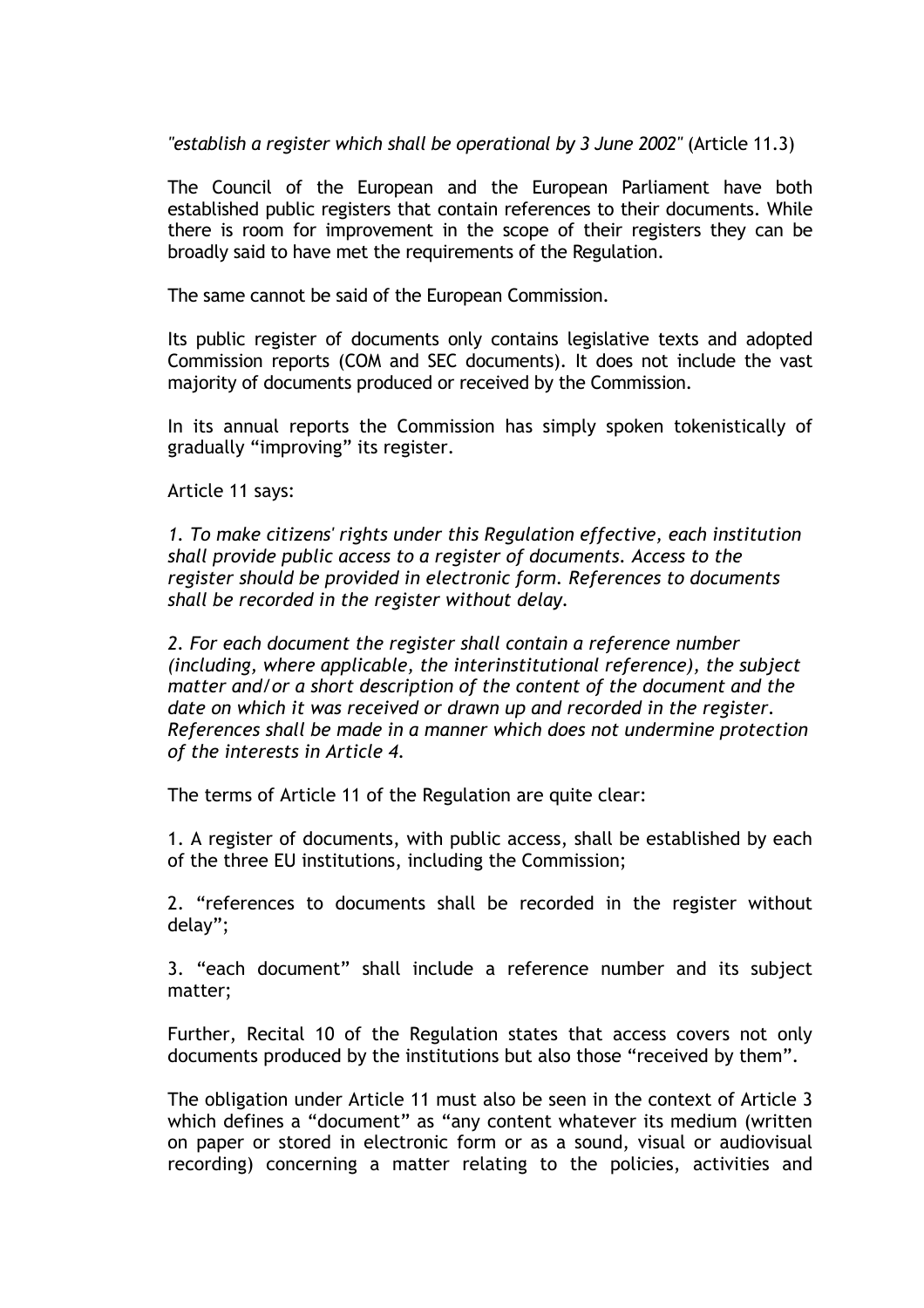decisions falling within the institution's sphere of responsibility"

Overall these obligations must be seen in the context of Article 1 of the Regulation which obliges the institutions "to ensure the widest possible access documents". And Recital 2 says access to documents: "enables citizens to participate more closely in the decision-making process".

*Statewatch* contends that the Commission's register of documents does not fulfil the requirements of Regulation 1049/2001 because it contains only a fraction of the documents produced and received by the Commission in the course of its activities.

Furthermore, as nearly five years have now passed since the deadline set down in the Regulation, *Statewatch* believes that the Commission's failure to implement Community law by ensuring the widest possible access to its documents via a public register is a case of maladministration.

This failure is compounded by the fact that the Commission has internal databases (for example, the "Adonis" database, used by officials everyday) which could provide the basis for a proper public register of documents.

The European Ombudsman accepted *Statewatch's* complaint on 23 October 2006 and it was sent to the Commission asking for their response by "31 December at the latest"

On 25 January 2007 the Ombudsman informed us that the Commission requested an extension until 28 February 2007.

On 12 March 2007 the Ombudsman informed us that the Commission had requested an extension until 31 March 2007.

After more than five months we have received no response from the Commission to the Ombudsman.

In another complaint to the European Ombudsman the President of the European Commission responded to a complaint by Mr Hans-Martin Tillack (ref: 2350/2005/GG). Mr Barroso claims that:

*"As regards the public registers, Regulation 1049/2001 does not require the institutions to set up comprehensive registers of all their documents"* 

and goes on to say:

*"Given the very wide definition of "document" in Article 3(a) of the Regulation, it would be impossible to operate comprehensive registers"* 

Mr Barroso tries to legitimate this position – which is in clear contradiction to the provisions of Article 11 of the Regulation by reference to the Commission's internal rules of registration (Decision of 23 January 2002, 2002/47/EC).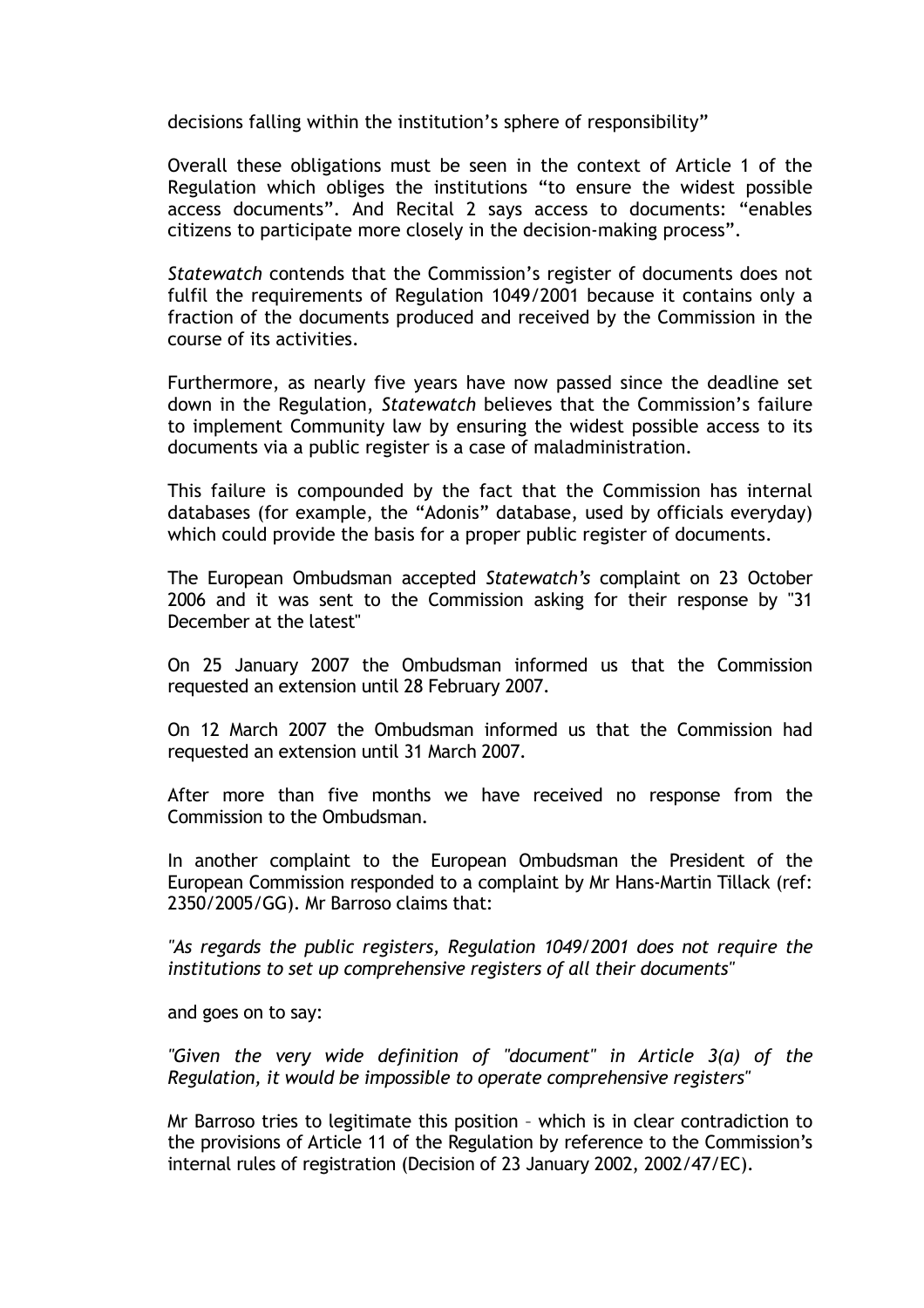Article 4 of this Commission Decision on "Registration" says that

*"As soon as a document is received or formally drawn up within a department, in whatever medium, it shall be analysed with a view to determining what is to be done with it and thus whether or not it must be registered.* 

*A document drawn up or received by a Commission department must be registered if it contains important information which is not short-lived and/or may involve action or follow-up by the Commission or one of its departments."* 

The words "which is not short-lived" modify the words "contain important information" while the words "and/or may involve follow-up" are then a second example of cases where the documents should be registered – the Commission is clearly not even following its own rules.

## **The Commission's failure to produce an annual report for 2005 in 2006**

The European Commission failed to publish an annual report for 2005 in the year 2006 as specified in Article 17.1 of Regulation (EC) 1049/2001.

Article 17.1 states that:

*"Each institution shall publish annually a report for the preceding year… "* 

The European Commission's annual reports regarding Regulation (EC) 1049/2001 have been previously published as follows:

For the year 2002 published in 29 April 2003 (COM 216, 2003); For the year 2003 published in 30 April 2004 (COM 347, 2004); For the year 2004 published in 29 July 2005 (COM 348, 2005).

The failure to publish the 2005 annual report in 2006 as required under Article 17.1 is a clear case of maladministration.

Indeed as of 16 April 2007 the Commission still has not published the 2005 report.

The European Commission is well aware of its responsibility under the Regulation to publish an annual report – having already produced three of them. The only way that citizens can learn of the Commission's response to applications for access to its documents is through its annual report.

## **Background**

*Statewatch* previously won eight cases lodged against the Council of the European Union with the European Ombudsman. One of these led to a Special Report to the European Parliament. All of these successes led to improved